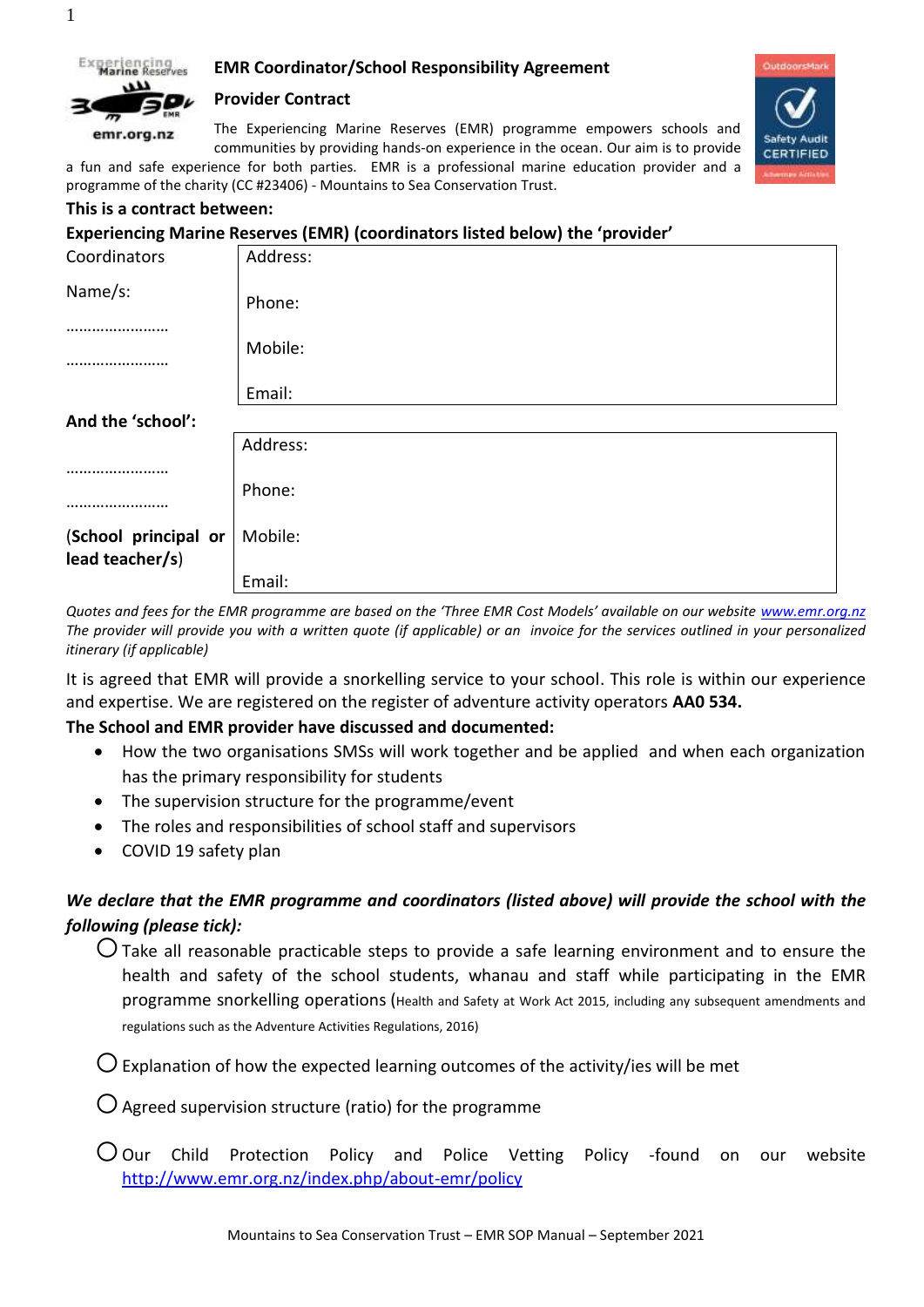- $\overline{O}$  EMR coordinators/snorkel instructors with relevant, current skills and qualifications to deliver EMR snorkelling activities and meet accepted best practice for snorkelling (coordinator profiles are available on our website). EMR coordinators have been successfully police vetted. We agree to additional vetting or names of referees on request.
- $\bigcirc$  Preparation required for students/participants and supervisors to participate safely in the snorkel activity, including but not limited to, an itinerary for the services to be provided, templates for student permission forms and snorkel safety briefings.
- $\bigcirc$  Postponement, cancellation or relocation arrangements outlined in an itinerary.
- $\bigcirc$  A record of all incidents is kept and communicated with the school on request. Any notifiable event is communicated immediately to the school contact person and to the relevant agencies, including WorkSafe New Zealand
- $\overline{O}$  Volunteers with relevant qualifications/experience (if applicable). Any volunteers we provide will be under the supervision of the EMR coordinator.
- $\bigcirc$  Identification of any foreseeable risks or hazards and implement correct management procedures to eliminate or minimise those hazards. Provide site specific risk assessment forms (RAMS) and emergency procedures for snorkelling activities and make available our EMR snorkelling Standard Operating Procedures, including our overarching Safety Management System, which is externally audited and meets the requirements of the Safety Audit Standards for adventure activities and is available on our website www.emr.org.nz
- $\bigcirc$  Provide the school with adult participant (accompanying parents, adults and supervisors) risk and medical disclosure forms to be completed on the day
- $\bigcirc$  Provide snorkel and safety equipment that is fit for purpose and instruction for snorkelling activity, including all in water leadership and decisions with regards to safety around snorkelling activity and the identification of any dynamic hazards.
- $\bigcirc$  First aid kit (snorkelling operations)
- $\bigcirc$  Agree there is no place for alcohol or non-prescribed drugs on any school event.
- $\bigcup$  Marine education resources and marine biodiversity and conservation presentation in classroom (Subject to availability, funding & extent of participation)
- $\overline{O}$  A safe experience free from bullying and harassment

## *We declare our school will provide EMR with the following (teachers please tick):*

- $\bigcirc$  The intended learning outcomes that are based on the achievement objectives in the relevant learning area/s of the New Zealand Curriculum or Te Marautanga o Aotearoa
- $\overline{O}$  The school agrees to have read our COVID-19 safety plan which follows the government COVID-19 guidelines and will follow these guidelines as well including in respect to parents and volunteers that they bring along to field trips. It is the responsibility of the school to follow their own COVID 19 Safety Policy.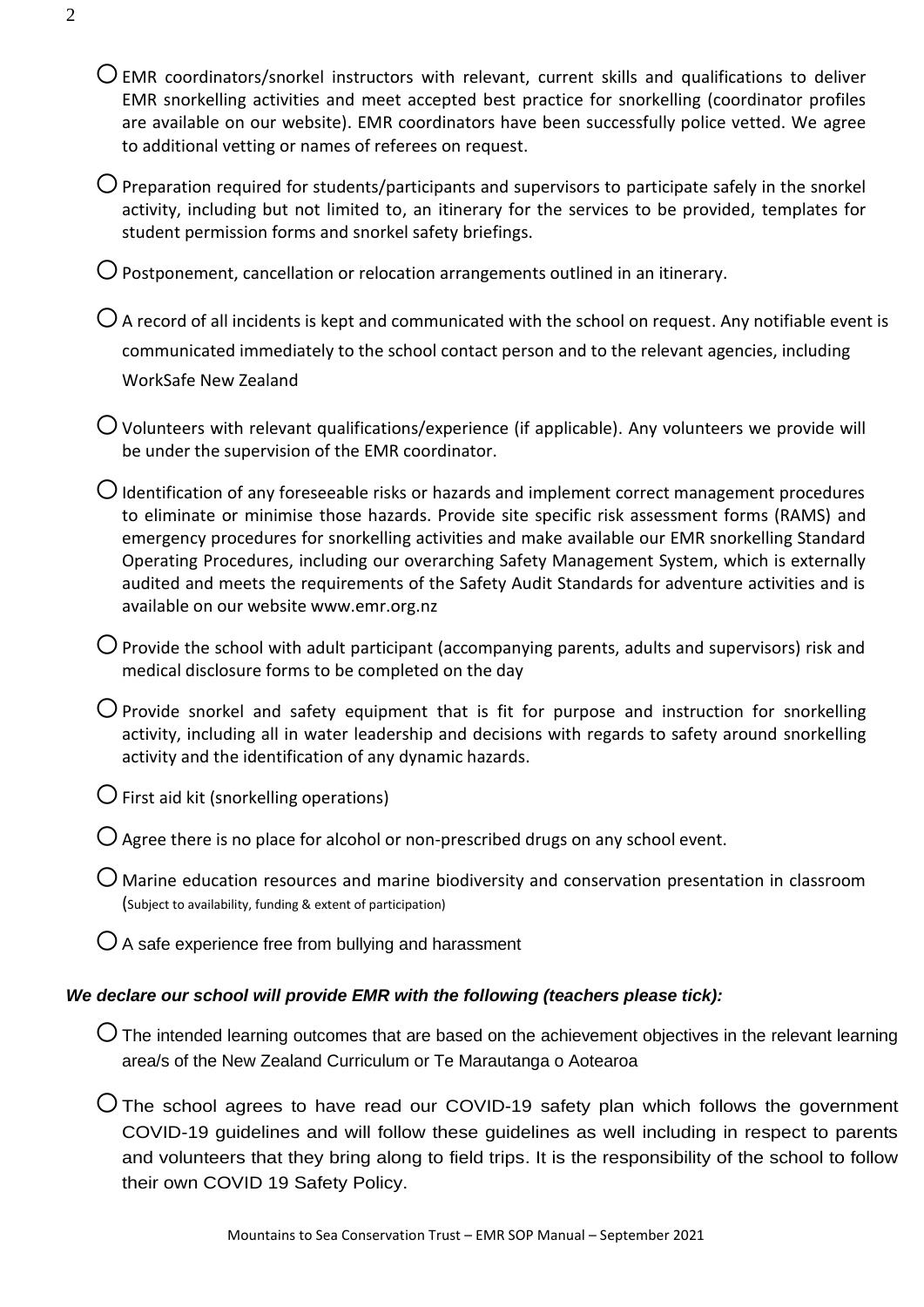- o*A dedicated sanitization monitor (to be in charge of equipment sanitization, refer to EMR sanitization policy) during COVID 19 RED and ORANGE traffic light*
- $O$  Name and contact numbers (including after hours) for teacher in charge/person responsible for schools health and safety on the day and agreement to respond to communications in a timely manner.
- $\bigcup$  Appropriate parental/community/teacher supervision for land activities and the supervision of students while getting into their wetsuits.
- $\bigcirc$  Recognise that risk planning and management, other than that associated with snorkelling, remains the official responsibility of the school. EMR is not responsible for activities or people on the shore; shore activities and behavior management remain under the control and responsibility of the teacher/parent in charge.
- $\bigcirc$  Adequate ratio for snorkelling, EMR strongly recommends 1:2 (1:4 max) ratio for year 8 and below (or 1:4 (1:6 max) for year 9 and above). *It is very helpful for the school to pre-arrange buddy pairs and ability group students*
- $\bigcirc$  Provide adequate adult 'supervisors' to meet ratio requirements and agreed supervision structure with appropriate skills to buddy up and supervise the students in water. The role of 'supervisors' is to assist and supervise the student's in-water and are expected to be confident swimmers, fit and healthy and free from the influence of drugs or alcohol.
- $\bigcirc$  Provide a 'shore watch' person that will have responsibility for EMR's Check In and Out of water procedures *We highly recommend that this person has a first aid qualification.*
- $\bigcirc$  Obtain all student participation consents, swimming ability, medical and behavioral information. This information MUST be available on the day of the field trip The school MUST disclose and identify students with any medical conditions relevant to snorkel activity to the EMR coordinator/snorkel instructor on the day so that appropriate management can be discussed and captured via our pre-site assessment form (This form is to be signed by H&S representative from the school before all field trips)
	- o In particular (but not limited to): Diabetes, Asthma, and Epilepsy, Heart condition and anaphylaxis and allergies relevant to the activity.
- $\bigcup$  Have appropriate medication and medical action plans for medical conditions and provide appropriate support for students with special needs and/or medical conditions
- $\overline{O}$  We acknowledge the risks associated with snorkelling. We fully understand and have read and AGREE with the potential risks and risk reduction strategies identified in the EMR Snorkelling Quick reference RAMS and Site Specific RAMS - Risk register and hazard ID EOTC Risk Assessment form Part 1 and Part 2 provided by EMR for the snorkelling activity.
- $\bigcirc$  Parents, supervisors and teachers to comply with EMR instructors directions while in water.
- $\bigcirc$  School first aid kit and sun protection
- $\bigcirc$  Reasonability for ensuring school's policies and procedures are implemented (including the Child Protection Policy)
- $\bigcirc$  Indemnify the EMR leader or any provider of EMR for any claims, costs, damage and expenses that may result from the failure of the school to follow instructions or fulfill its risk management obligations.
- Mountains to Sea Conservation Trust EMR SOP Manual September 2021  $\bigcirc$  Permission for EMR and sponsors to use work, images and/or video footage of your children, produced as a result of participation in the EMR programme for educational purposes and the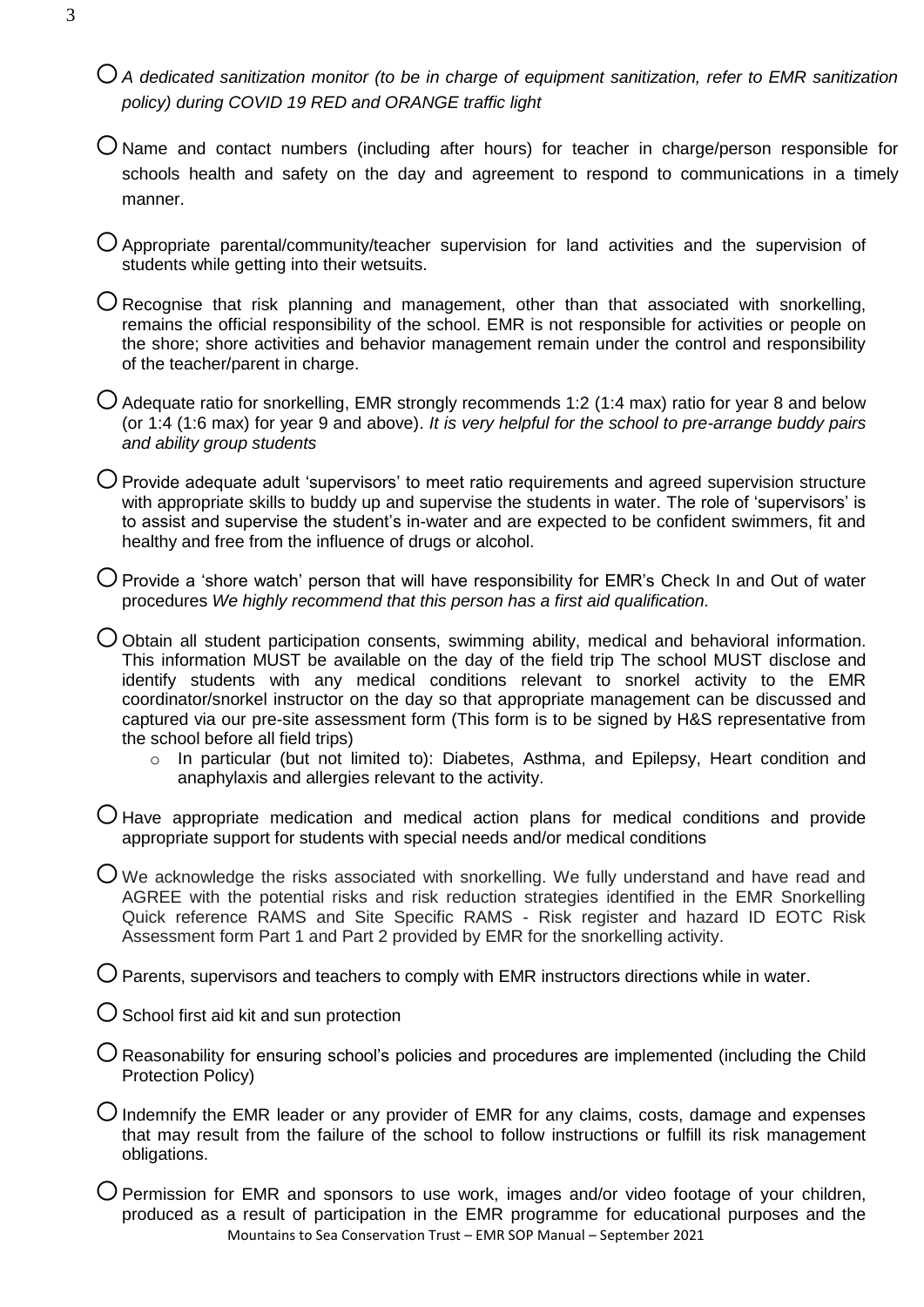promotion of the EMR programme, on internet, programme websites, resources, newspapers and publications. *EMR will assume permission is granted in relation to the above. The school must notify EMR of any students that can not be used for this purpose.*

- $\bigcup$  School covers all other associated costs such as transport, food, accommodation; any charter hire and glass bottom boat ride (if applicable).
- $\bigcirc$  Refer to the programme as 'Experiencing Marine Reserves' or EMR wherever possible, especially with regards to student action projects. Promote the EMR brand whenever possible (this helps EMR to obtain funding and support).
- $\bigcirc$  Recognise that last minute cancellations due to non-weather related circumstances may result in a cancellation fee.
- $O$  Complete on-line evaluation
- $\overline{O}$  A safe experience free from bullying and harassment.
- $\bigcup$  Seek appropriate school approval for this contract for service.

### **The school and EMR coordinator reserve the right to withdraw any or all participants from the programme if safety is compromised.**

The supervisor for this agreement is the EMR national coordinator [info@emr.org.nz.](mailto:info@emr.org.nz) The complaints policy is on our website, Health and safety feedback and/or comments can also be submitted via our website [www.emr.org.nz](../individual_forms/www.emr.org.nz)

We have read and understood this 'Contract for Service'

| Signed: | (School)<br>Date:                                                                                                                                 |  |
|---------|---------------------------------------------------------------------------------------------------------------------------------------------------|--|
| Name:   |                                                                                                                                                   |  |
| Signed: | (EMR)<br>Date:                                                                                                                                    |  |
| Name:   |                                                                                                                                                   |  |
|         | Planning notes:<br>List any other activities (if any) other than snorkelling that EMR will take responsibility for (e.g.<br>storm water activity) |  |